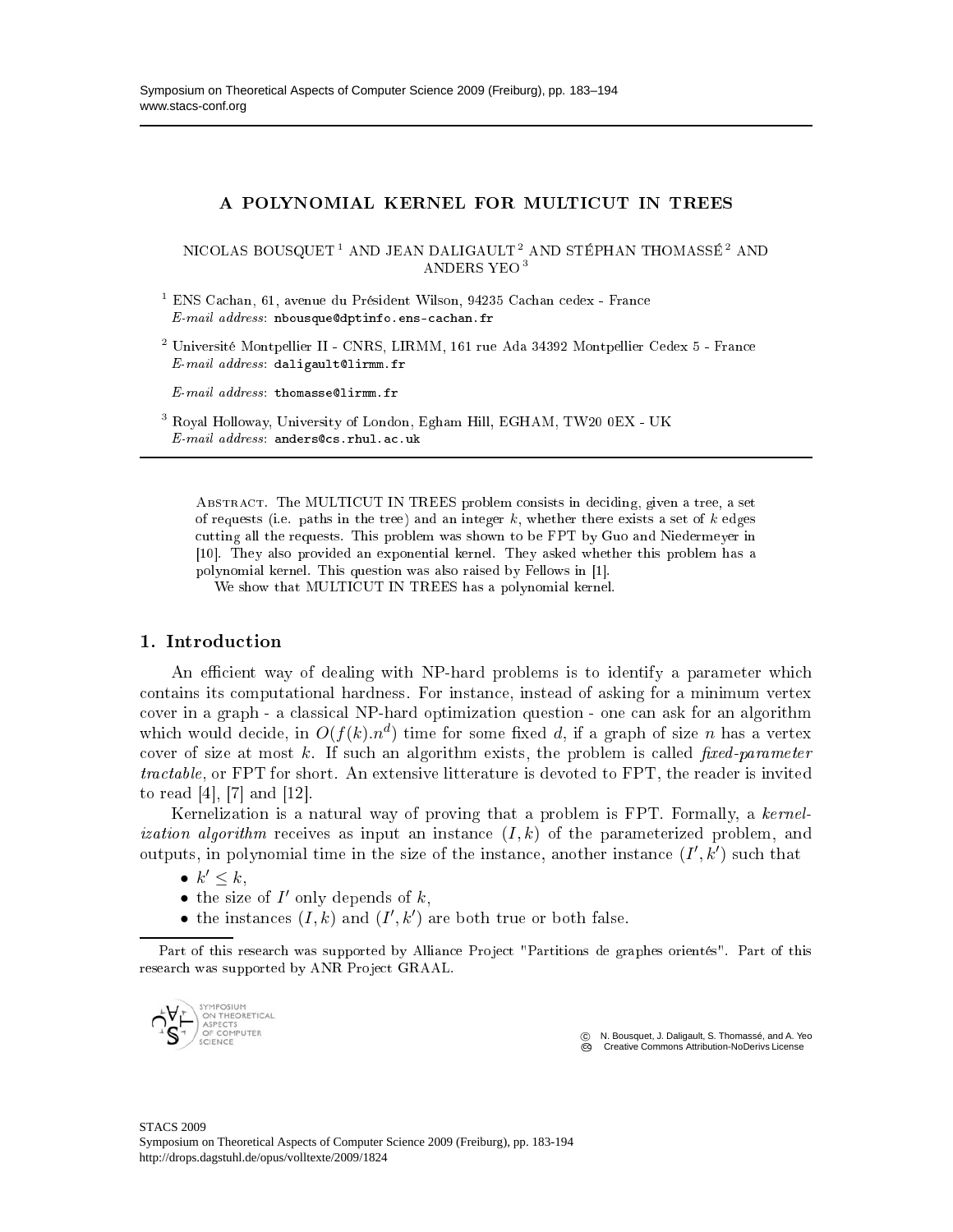The reduced instance  $(I', k')$  is called a *kernel*. The existence of a kernelization algorithm clearly implies the FPT character of the problem since one can kernelize the instance, and then solve the reduced instance  $G', k'$  using brute force, hence giving an  $O(f(k) + n^d)$ algorithm. A classical result asserts that being FPT is indeed equivalent to having kernelization. The drawback of this result is that the size of the reduced instance  $G'$  is not necessarily small with respect to k. A much more constrained condition is to be able to reduce to an instan
e of polynomial size in terms of k. Consequently, in the zoology of parameterized problems, the first distinction is done between three classes:  $W[1]$ -hard,  $FPT$ , polykernel.

A kernelization algorithm can be used as a preprocessing step to reduce the size of the instan
e before applying an algorithm. Being able to ensure that this kernel has a
tually polynomial size in  $k$  enhances the overall speed of the algorithm. See [11] for a recent review on kernalization.

The existence of a polynomial kernel can be a subtle issue. A recent result by Fernau et al  $[6]$  shows that Rooted k-Leaf Outbranching has a cubic kernel while k-Leaf Outbranching does not, unless polynomial hierarchy collapses to third level, using a breakthrough lower bound result by Bodlaender and al [5].

In the (unweighted) MULTICUT IN TREES problem, we consider a tree  $T$  together with a set P of pairs of distinct nodes of T, called *requests*. Hence, a request can also be seen as a pres
ribed path joining these two nodes. We will often identify the request and its path. A multicut of  $(T, P)$  is a set S of edges of T which intersect every request in P, i.e. every  $path$  corresponding to a request contains an edge of  $S$ .

Problem 1.1. MULTICUT IN TREES:

**Input**: A tree  $T = (V, E)$ , a set of requests P, an integer k. **Output:** TRUE if there is a multicut of size at most  $k$ , otherwise FALSE.

Note that a more general presentation of this problem is to assign weights to edges, and ask for a multi
ut of minimal weight. Our te
hnique does not seem to generalize to the weighted ase.

This problem appears in network issues (routing, telecommunication, ...). See [3] for a survey on multicommodity flow problems and multicut problems. It was shown in [8] that MULTICUT IN TREES is NPomplete, and its asso
iated de
ision problem is MaxSNP-hard and has a fa
tor-2 polynomial time approximation algorithm.

This problem is known to be FPT, see  $[9]$  or  $[10]$  for a branching algorithm and an exponential kernel. The existence of a polynomial kernel was asked in  $[1]$ . We verify that MULTICUT IN TREES has indeed an  $O(k^6)$  kernel. Our reduction is very much inspired from [9] and [10]. In the next section, we first illustrate our techniques when the tree T is a aterpillar. In Se
tion 3 we extend the proof to general trees.

# 2. A polynomial kernel for aterpillars

A node of T which is not a leaf is an *internal node*. The *internal tree* of T is the tree restricted to its internal nodes. We say that  $T$  is a *caterpillar* if its internal tree is a path. We consider the restriction of the MULTICUT IN TREES problem to caterpillars, as it contains the ore of our proof in the general ase.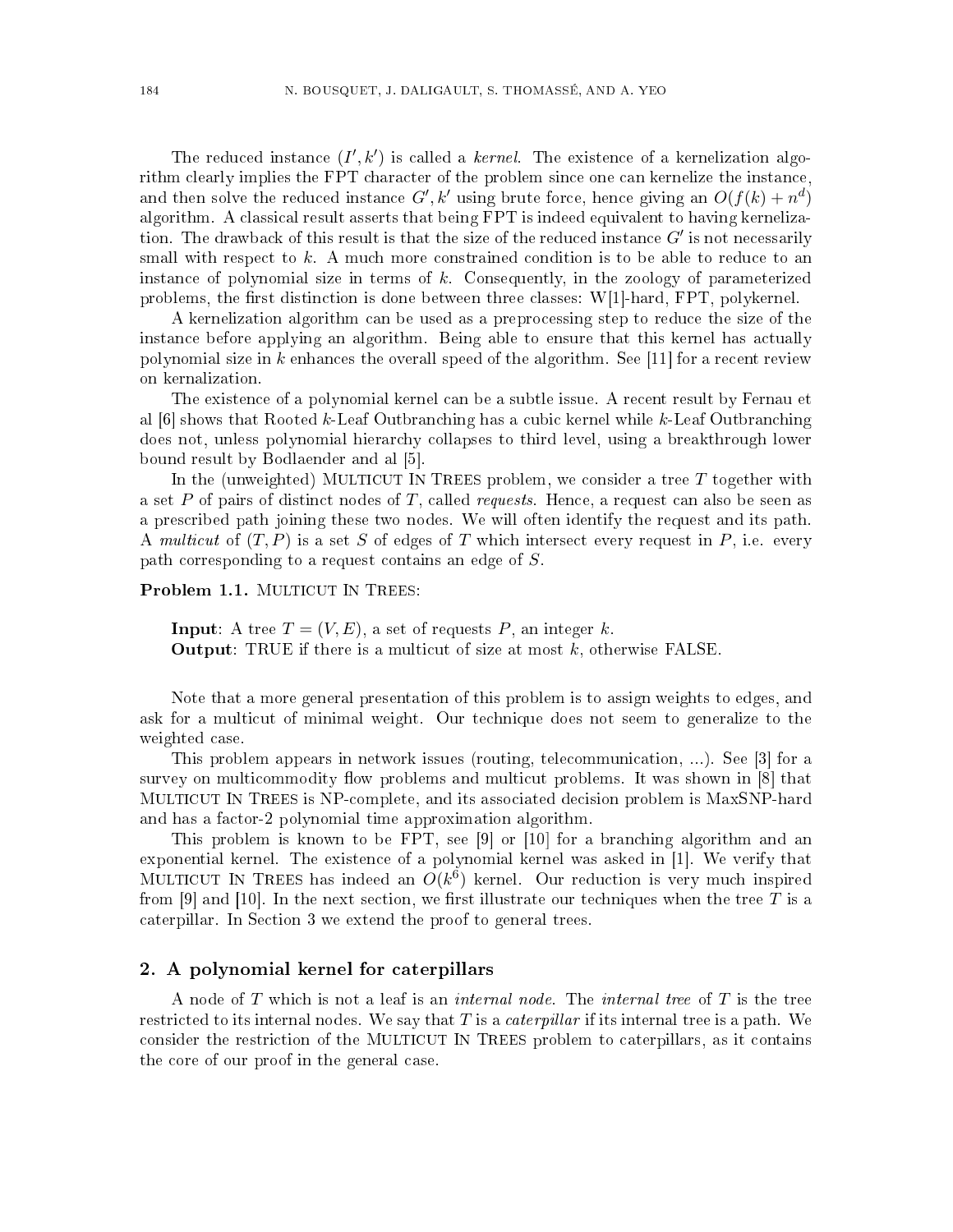Let us give some general definitions which will apply both for the caterpillar case and for the general ase.

We say that two nodes x and y are R-neighbors if there exists a request xy. A leaf x and an internal node y are quasi-R-neighbors if there exists a request  $xy$ , or a request  $xz$ , where  $z$  is a leaf rooted at  $y$ . An internal node with no leaf attached to it is an *inner node*. If x is a leaf, we denote by  $e(x)$  and call the edge of x the edge adjacent to x. A group of leaves is the set of leaves connected to the same internal node. A *group request* is a request  $xy$  where x and y belong to the same group. A leaf which is an endpoint of a group request is a bad leaf. A leaf to leaf request is a request between two leaves. An internal request is a request between two internal nodes. A request between an internal node and a leaf is a mixed-request. Two requests are disjoint if their edge sets are disjoint. Two requests  $x_1y_1$ and  $x_2y_2$  are endpoint-disjoint if  $x_1, y_1, x_2, y_2$  are pairwise different.

The *internal path* of a request is the intersection between the path of the request and the internal tree. The *common factor* of two requests is the intersection of their paths. A request  $R_1$  dominates a request  $R_2$  if the internal path of  $R_1$  contains the internal path of  $R_2$ .

Contracting an edge e in  $(T, P)$  means contracting e in T, and transforming each request of the form  $(e_1,\ldots,e_t,e,e_{t+1},\ldots,e_l)$  in P into  $(e_1,\ldots,e_t,e_{t+1},\ldots,e_l)$ . Deleting an edge e means contracting  $e$  in  $T$  and removing every request containing  $e$  from  $P$ .

Two requests of length at least 2 from a given leaf x have the same direction if the second edge of their path starting at  $x$  is the same. Two requests from an internal node  $x$ have the same direction if the first edge of their paths (starting at x) is the same. All the requests from x have the same direction if they pairwise have the same direction.

In the following, our instance  $T$  is assumed to be a caterpillar. We call the two extremities of the internal path the *left end* and the *right end* of  $T$ . The path between a node  $x$ and the right (resp. left) end will be called *right* and *left* relatively to x.

Let  $T'$  be the internal tree of the caterpillar T. The following five sets partition T:

- The set  $I_1$  of leaves of  $T'$ .
- The set  $I_2$  of degree two nodes of  $T'$ .
- The set  $L_1$  of leaves rooted at  $I_1$ .
- The set  $L_2^{\prime}$  $\frac{1}{2}$  of bad leaves rooted at  $I_2$ .
- The set  $L_2$  of the other leaves rooted at  $I_2$ .

The wingspan W of a leaf x is the path between the closest quasi-R-neighbor on the right of x and the closest quasi-R-neighbor on the left of x (if no such neighbor exists, we take the father  $f(x)$  of x by convention). The size of a wingspan is the number of  $L_2$ -leaves pending from it. The *subcaterpillar* of the wingspan  $W$  consists in  $W$  and the leaves rooted at W. The wingspan W dominates a request yz if both y and z belong to the subcaterpillar of  $W$ .

The usual way of exhibiting a kernel is to define a set of *reduction rules*. These rules should be safe, meaning that after applying a rule, the truth value of the problem on the instan
e does not hange. Moreover the repeated appli
ation of the rules should take polynomial time. Finally, after iterating these rules on an instance, we want the *reduced* instan
e to be of polynomial size in k.

The reduction rules. We apply the following reduction rules to an instance:

(0) Unit Request: if a request R has length one, i.e.  $R = e$  for some edge e of T, then we delete e and decrease k by one.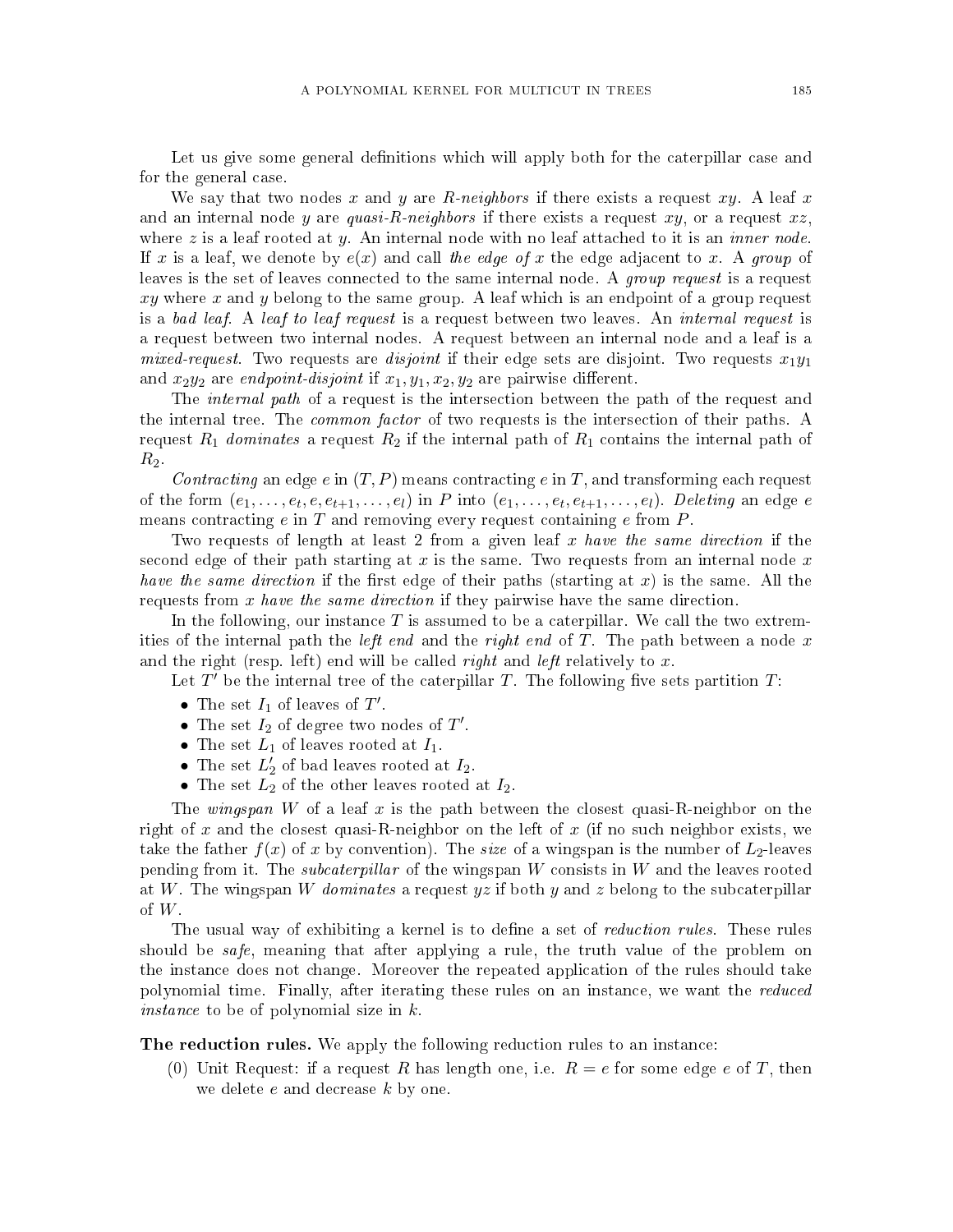- (1) Disjoint Requests: if there are  $k+1$  disjoint requests in P, then we return a trivially false instan
e.
- (2) Unique Direction: if all the requests starting at a leaf x have the same direction, then contract  $e(x)$ . If all the requests starting at an inner node x have the same direction, then contract the edge  $e$  adjacent to  $x$  which does not belong to any request starting at x.
- (3) Inclusion: if a request R is included in another request  $R'$ , then delete  $R'$  from the set of requests.
- (4) Common Factor: let R be a request. If  $k + 1$  requests  $R_1, \ldots, R_{k+1}$  different from R but intersecting R are such that for every  $i \neq j$ , the common factor of  $R_i$  and  $R_j$ is a subset of  $R$ , then delete  $R$  from the set of requests.
- (5) Dominating Wingspan: if x is an  $L_2$ -leaf with a wingspan dominating at least  $k+1$ endpoint-disjoint leaf to leaf or mixed requests, then contract  $e(x)$ .

Each iteration of the reduction consists in applying the first applicable rule, in the above order.

Lemma 2.1. Rules Unit Request, Disjoint Requests, Unique Direction, Inclusion, Common Fa
tor and Dominating Wingspan are safe.

Proof.(0) Rule Unit Request is obvious.

- (1) Rule Disjoint Requests is obvious.
- (2) For Rule Unique Direction, assume first that all the requests from a leaf x have the same direction, and that a multicut contains  $e(x)$ . Let e' be the second common edge of all these paths. As  $e'$  cuts all the requests cut by  $e(x)$ , if  $e(x)$  is in a solution S then  $S \setminus \{e(x)\} \cup \{e'\}$  is also a solution. So we can contract  $e(x)$ . Now, assume that all the requests from an inner node  $x$  go to the right. If a solution  $S$  contains the edge e adjacent to x on the left then  $S \setminus \{e\} \cup \{e'\}$ , where e' is the right edge adjacent to x, is a solution since a request going through e also goes through  $e'$ .
- $(3)$  For Rule Inclusion, observe that an edge cutting R also cuts all the paths containing R.
- $(4)$  If there is a multicut of k edges, then one of these edges must intersect two requests among the  $k+1$  mentioned in Rule Common Factor. This edge lies in the intersection of two paths, hence in R, so request R is cut in any multicut of  $P \setminus \{R\}$ .
- (5) Let x be an  $L_2$ -leaf with a wingspan W dominating  $k+1$  endpoint-disjoint requests. If a multicut of size  $k$  exists, it contains an edge  $e$  which cuts two of these requests. As the requests are endpoint-disjoint, their interse
tion is in
luded in the internal tree, hence in  $W$ . Assume, for example, that  $e$  is on the left of the leaf  $x$ . Then all the requests from x which go to the left go through  $e$ , and moreover x has no group request. Thus, if a solution exists, there is a solution without  $e(x)$ , since  $e(x)$  can be replaced by the edge  $e'$  which is on the right of the neighbor of x.

# Lemma 2.2. Deciding whether a rule applies and applying it takes polynomial time.

*Proof.* Denote by  $n$  the number of nodes in  $T$  and by  $r$  the number of requests, which is  $O(n^2)$ .

- (0) The application of Rule Unit Request takes time  $O(r)$ .
- (1) The maximum edge-disjoint paths problem in trees is polynomial, see [8], thus Rule Disjoint Requests is polynomial.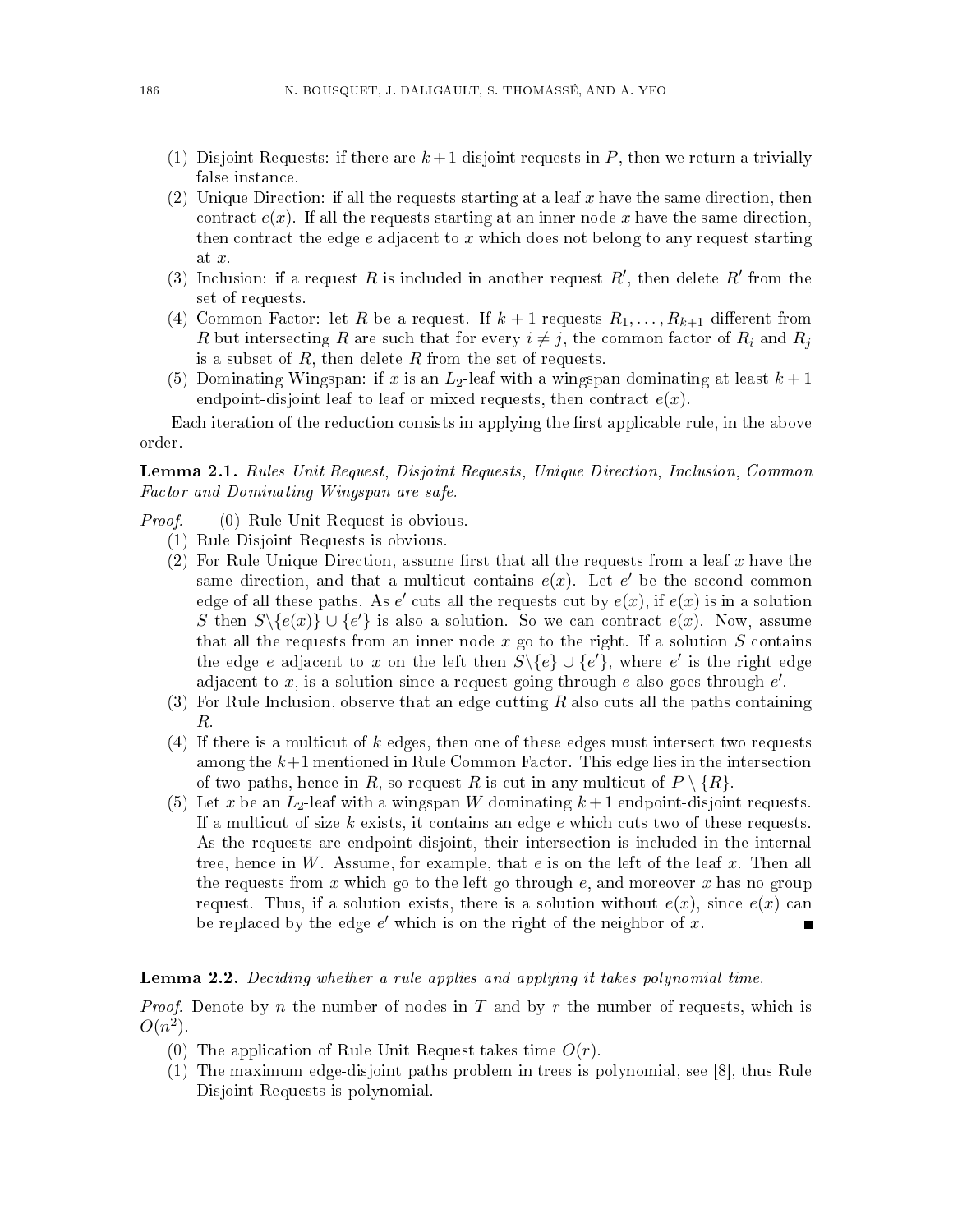- (2) Rule Unique Direction can be applied in time  $O(rn^2)$ .
- (3) Rule Inclusion can be applied in time  $O(r^2)$ .
- $(4)$  For the running time of Rule Common Factor, consider a request R. Informally, we are looking for a large enough set of requests which intersect  $R$ , possibly leaving it at one or two pla
es, su
h that the edges through whi
h they leave are all distin
t. More formally, let  $Z$  be the set of edges not in  $R$  but sharing a vertex with some edge in R. Let Y be the set of edges  $e$  in Z such that there exists a request starting at a node in  $R$  and going through  $e$ . We can assume without any loss that one request per such edge e is chosen. Let G be the graph which vertices are  $Z - Y$  and which edges are the pairs  $(e, e')$  such that there exists a request going through both e and e'. There exist  $k + 1$  paths as in Rule Common Factor if and only if  $\tilde{G}$  has a matching of size at least  $k+1-|Y|$ . As the matching problem is polynomial, the application of Rule Common Factor takes polynomial time.
- $(5)$  Let W be a wingspan, let G be the graph which vertices are the leaves pending from W and where two leaves are adjacent if there is a request between them. There exist  $k+1$  endpoint-disjoint requests dominated by W if and only if G has a matching of size  $k + 1$ , thus Rule Dominating Wingspan is polynomial.

#### **Lemma 2.3.** The reduction process has a polynomial number of iterations.

Proof. Ea
h rule de
reases the sum of the lengths of the requests, whi
h is initially less than the number of requests times the number of nodes.

In the following we consider an instance in which none of these rules can be applied, and prove that such a reduced instance has polynomial size in  $k$ .

Let us introduce two graphs theoretic lemmas which are used in our proof.

**Lemma 2.4.** Let G be an undirected graph having m edges, of maximal positive degree  $\Delta$ . Then G has a matching of size  $\lfloor \frac{m}{2\Delta-1} \rfloor$ .

Proof. Such a matching can be obtained by a greedy algorithm, as taking an edge uv in the matching forbids the edges adjacent to u and those adjacent to v (there are at most  $2\Delta - 1$ such edges, including  $uv$ .

**Lemma 2.5.** Let H be an undirected graph on n vertices, of maximal degree  $\Delta$ . Then H has an independent set of size  $\lfloor \frac{n}{\Delta+1} \rfloor$ .

Proof. Su
h an independent set an be obtained by a greedy algorithm, as taking a vertex  $u$  in the independent set forbids the vertices adjacent to  $u$ .

**Theorem 2.6.** The MULTICUT IN CATERPILLARS problem has a kernel of size  $O(k^5)$ .

The rest of this section is dedicated to the proof of the theorem.

**Observation 2.7.** A node has at most  $k+1$  R-neighbors in each direction.

*Proof.* If a node x has  $k + 2$  R-neighbors in, say, the right direction, then Rule Common Factor applies to any longest right request of  $x$ .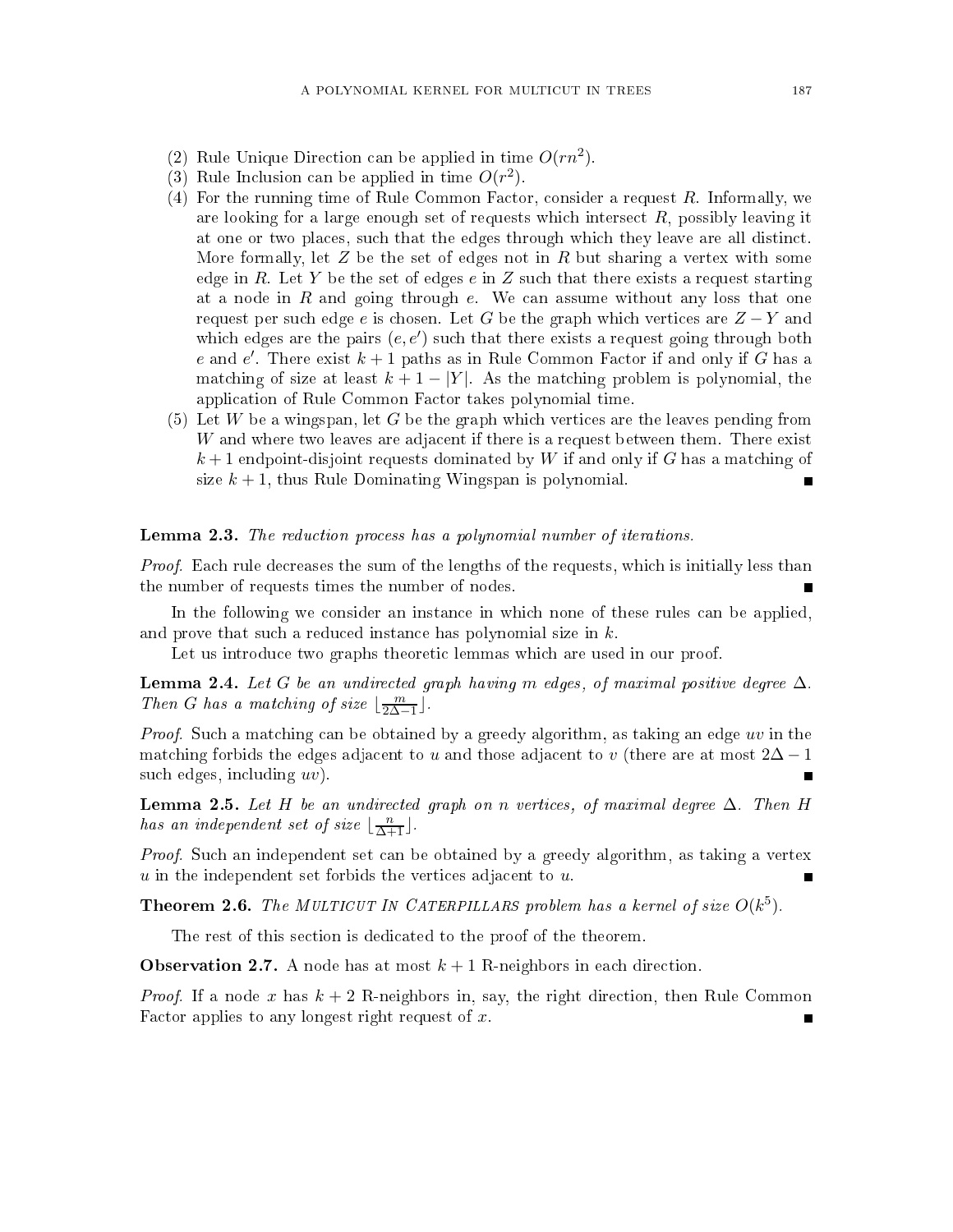**Claim 1.** There are at most  $2(k + 1)(2k + 1) - 1$  bad leaves.

*Proof.* A bad leaf is connected to at most  $k+1$  leaves of some given group, by Rule Common Factor. Let G be the undirected graph whose vertices are the bad leaves of T and where there is an edge between two leaves if there is a group request between them. The minimal degree in G is at least 1, and the maximal degree is at most  $k+1$ . If there are at least  $2(k+1)(2k+1)$  bad leaves then there are at least  $(k+1)(2k+1)$  edges in G. Thus by Lemma 2.4 there exist a matching of size  $k+1$  which implies the existence of  $k+1$  endpointdisjoint (thus disjoint) group requests. In this case, Rule Disjoint Requests would apply.  $\blacksquare$ 

Claim 2. A wingspan has size at most  $2(k+1)(4k+3)-1$ .

*Proof.* Let  $W$  be a wingspan. As Rule Dominating Wingspan does not apply,  $W$  does not dominate  $k+1$  endpoint-disjoint requests. Let W' be the set of leaves pending from W. Let G be the undirected graph which vertices are the leaves in  $W'$  and the nodes in  $W$ . For each leaf to leaf request  $zy$  such that z and y are in W', create an edge  $zy$  in G. For each mixed-request zy such that z is in W' and y in W, create an edge zy in G. Finding  $k+1$ endpoint-disjoint requests is equivalent to finding a matching of size  $k+1$  in G. The degree of a vertex u in G is at most  $2k+2$  because there are at most  $k+1$  requests in each direction for u in T (by Observation 2.7). Moreover, if u corresponds to a node of  $W'$ , the degree of  $u$  is at least one. Indeed, since the wingspan of x is maximal, each  $L_2$ -leaf pending from W must have a request dominated by  $W$ .

If there are  $2(k+1)(4k+3)$   $L_2$ -leaves in W', then G contains at least  $(k+1)(4k+3)$ edges, and so G has a matching of size  $k + 1$  by Lemma 2.4, which in turn means the existence of  $k + 1$  endpoint-disjoint requests. П

# **Claim 3.** There are  $O(k^3)$   $L_2$ -leaves.

*Proof.* Let x be a  $L_2$ -leaf of wingspan W. By the previous claim, there are less than  $2(k +$ 1)(4k + 3) leaves pending from W. At most  $2(k + 1)(4k + 3)$  L<sub>2</sub>-leaves not pending from W have wingspans intersecting  $W$  for each direction, as the furthest leaf (on the right) of wingspan interse
ting W has a wingspan whi
h dominates all other leaves of wingspan intersecting W from the right. Let H be the auxillary graph on  $L_2$ , where two  $L_2$ -leaves are adjacent if their wingspans intertsect. H has maximum degree less than  $6(k + 1)(4k + 3)$ by the above discussion. By Lemma 2.5, if T has at least  $6(k+1)(k+2)(4k+3)$  vertices, then H has a stable set of size  $k+1$ . Thus T would have  $k+1$  disjoint wingspans, and thus  $k+1$  disjoint requests, a contradiction.

**Claim 4.** There are  $O(k^5)$   $I_2$ -nodes.

*Proof.* By Claim 3, there are  $O(k^3)$  I<sub>2</sub>-nodes with leaves. Let us bound the number of inner nodes. Let I' be the set of inner nodes in T. Consider the graph G on the set of vertices I' where there is an edge  $xy$  if  $xy$  is a request in T.

Because of Rule Inclusion, each inner node has degree at most two in  $G$  (one in each direction). Thus G is a disjoint union of paths, called *request paths*. The length of a request path is at most k by Rule Disjoint Requests. A node with degree 1 in  $G$  is an extremal inner node.

Each extremal inner node must be an R-neighbor in T of a leaf or of an internal node with a leaf (otherwise it would be reduced by Rule Unique Direction). Denote by X the set of leaves and internal nodes with a leaf attached to it. Each node in X has  $O(k)$  R-neighbors among the inner nodes, and  $|X| = O(k^3)$ , so there are  $O(k^4)$  inner nodes with a neighbor in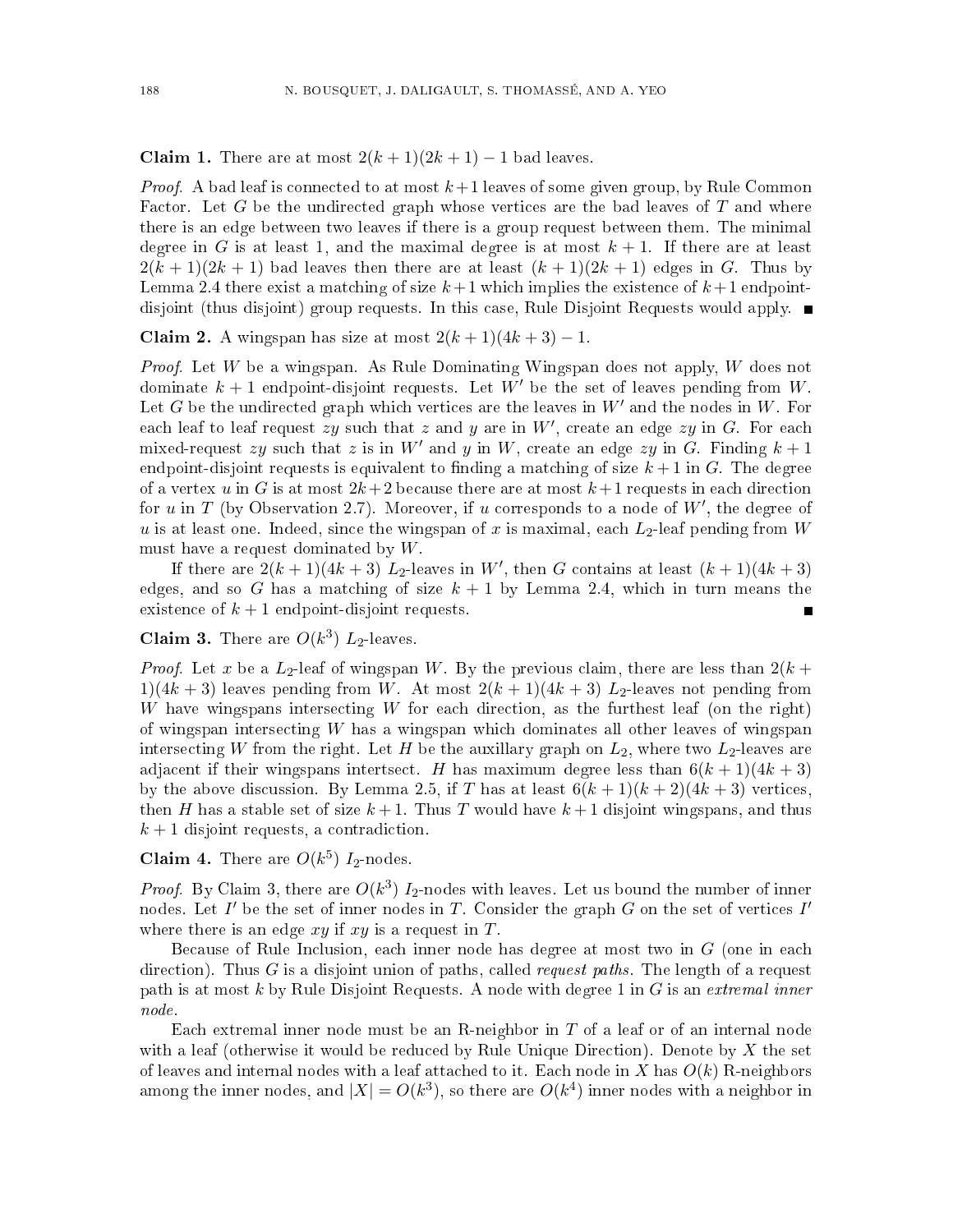X (in particular, at most  $O(k^4)$  extremal inner nodes). Each extremal inner node belongs to a unique request path of size at most  $k$ . Moreover each inner node with no neighbor in X must belong to a request path. So there are  $O(k^5)$  inner nodes in T.

There are  $O(k^3)$  leaves and  $O(k^5)$  internal nodes in a reduced instance. Thus the MULTICUT IN CATERPILLARS problem has a kernel of size  $O(k^5)$ .

#### 3. General Trees

Should no confusion arise, we retain the terminology of the previous section.

Let  $(T, P, k)$  be an instance. Let  $T'$  be the tree obtained from T by deleting the leaves. We partition the set of nodes of  $T$  into the following seven sets:

- The set  $I_1$  of leaves in  $T'$ .
- The set  $I_2$  of degree 2 nodes in  $T'$ .
- The set  $I_3$  of the other nodes in  $T'$ .
- The set  $L_1$  of leaves rooted at  $I_1$ .
- The set  $L_2$  of leaves rooted at  $I_2$ , endpoint of no group request.
- The set  $L_2^{\prime}$  $\frac{1}{2}$  of leaves rooted at  $I_2$ , endpoint of at least one group request.
- The set  $L_3$  of leaves rooted at  $I_3$ .

We also denote by I the set of internal nodes of T, and by L the set of leaves of T.

We need a few technical definitions. A *caterpillar* of T is a maximal connected component of  $T - I_3 - L_3$ . The backbone of a caterpillar is the set of internal nodes of T in this caterpillar. A caterpillar C is non-trivial if the set of internal nodes in C seen as a caterpillar has size at least two. The extremities of a non-trivial caterpillar  $C$  are the two nodes of  $C$ which are  $I_2$  or  $I_1$ -nodes of T and become  $I_1$ -nodes in C. A minimal request of a node x is a request having  $x$  as an endpoint and which internal path is minimal for inclusion among all internal paths of requests with  $x$  as an endpoint. If several requests have the same internal paths, we arbitrarily distinguish one as minimal and will not onsider the others as minimal. If xy is a minimal request of x then y is called a *closest R-neighbor* of x.

Let x and y be nodes in T. If z lies on the path between x and y, or is a leaf rooted at the path between x and y, we say that z lies *toward* y from x (and we do not write "from  $x$ " should no confusion arise).

Assume x is an  $L_2$ -leaf of a caterpillar C (that is, an  $L_2$ -leaf of T which belongs to C). Let  $f(x)$  be the node from which x is pending. Let  $Gr(x)$  be the group of leaves pending from  $f(x)$ . Let  $A(x)$  and  $B(x)$  be the two connected components of  $T - \{f(x)\} - Gr(x)$ . Let  $a(x)$  (resp.  $b(x)$ ) be the extremity of C in  $A(x)$  (resp.  $B(x)$ ). If  $A(x)$  (resp.  $B(x)$ ) contains no extremity of C, that is if  $f(x)$  is an extremity of C, then we define  $a(x) = f(x)$  (resp.  $b(x) = f(x)$ . A wingspan W of x is formed by the restriction to internal nodes of the union of two requests between x and two of its closest R-neighbors lying respectively in  $A(x)$  and  $B(x)$ . Observe that x can have several wingspans. The *subcaterpillar* of the wingspan W consists in  $W$  and the leaves rooted at  $W$ .

An  $L_2$ -leaf x covers a caterpillar C if either  $x \notin C$  and there is a request starting at x and going through the whole backbone of C, or if  $x \in C$  and there are two minimal requests starting at x which together cover the whole backbone of  $C$ .

We apply the following reduction rules to an instance: Rules  $(0), (1), (2), (3),$  and  $(4)$ are stated in the previous se
tion. Rule Dominating Wingspan is split for onvenien
e into two rules, one similar to the caterpillar case and a more general one, as follows: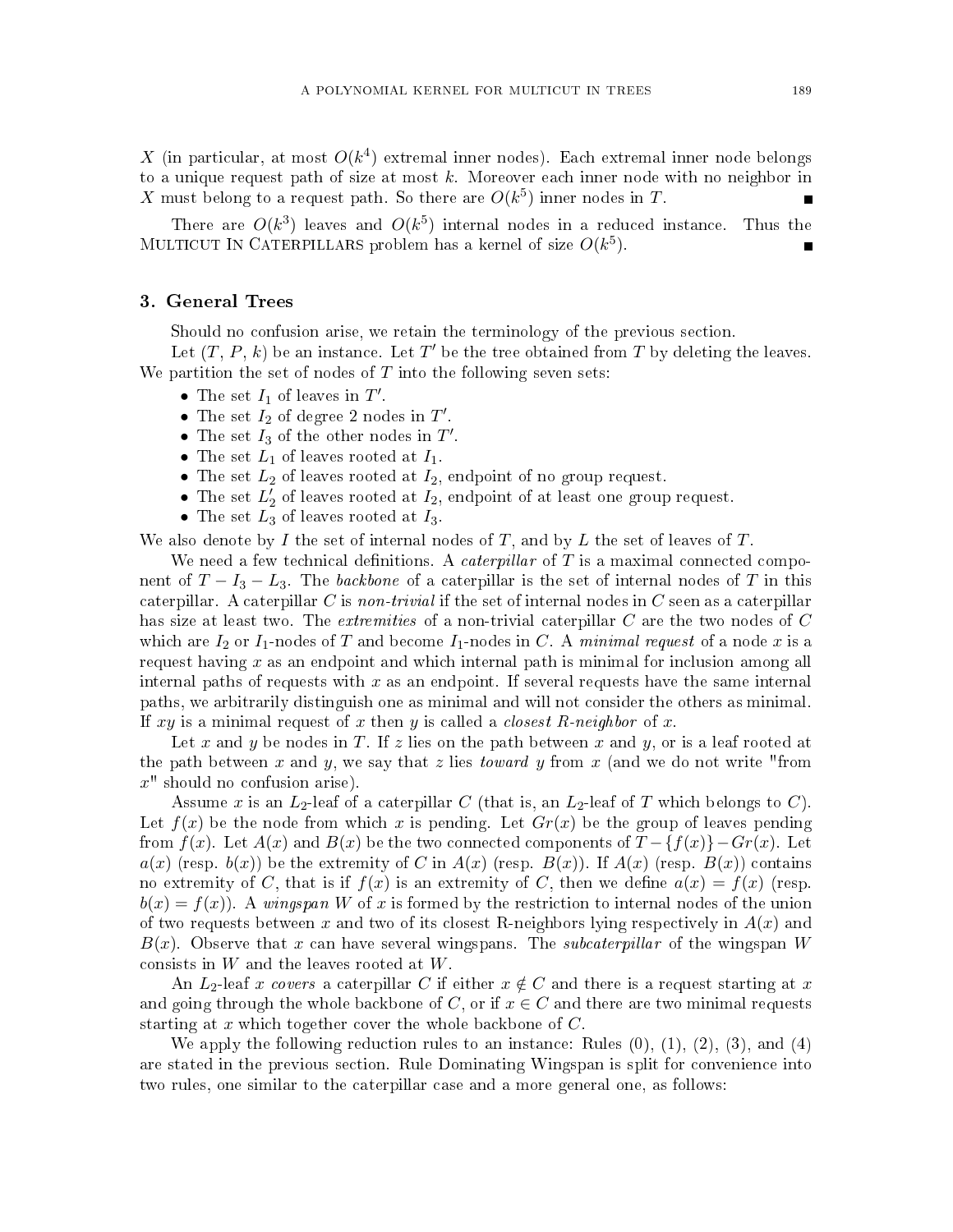- (5a) Bidimensional Dominating Wingspan: if x is an  $L_2$ -leaf of a caterpillar C with a wingspan W such that  $W \cap C$  dominates at least  $k + 1$  endpoint-disjoint requests, then we contract  $e(x)$ .
- (5b) Generalized Dominating Wingspan: assume that x is an  $L_2$ -leaf of the caterpillar C, and that x covers C. Assume that for every closest neighbor z of x in  $A(x)$ , there exist  $k+1$  endpoint-disjoint requests between a node lying toward  $b(x)$  from x and a node toward z from  $a(x)$ . Then we contract  $e(x)$ .

Each iteration of the reduction consists in applying the first applicable rule, in the above order.

# **Lemma 3.1.** Rules  $(5a)$  and  $(5b)$  are safe.

Proof. Safeness of Rule Bidimensional Dominating Wingspan follows from the safeness proof of Rule Dominating Wingspan in the previous se
tion.

Assume Rule Generalized Dominating Wingspan can be applied to x. Let  $z_1, \ldots, z_l$ be the closest R-neighbors of x in  $A(x)$ . For every  $i \in \{1, \ldots, l\}$ , because of the  $k+1$ endpoint-disjoint requests mentionned in the rule, any  $k$ -multicut contains an edge in the path between  $z_i$  and  $b(x)$ . Assume that a k-multicut  $S$  contains an edge  $e''$  between x and  $\overline{b}(x)$ . Let e' be the edge adjacent to  $e(x)$  in the path between x and  $\overline{a}(x)$ . If S contains  $e(x)$ , then  $S - \{e(x)\} \cup \{e'\}$  is also a k-multicut. Indeed, any request x, u with  $u \in A(x)$  is cut by e', and any request x, v with  $v \in B(x)$  is cut by e''. Assume now that a k-multicut S contains no edge between x and  $b(x)$ , then for every  $i \in \{1, ..., l\}$ , S must contain an edge  $e_i$  in the path between  $z_i$  and  $f(x)$ . Let e' be the edge adjacent to  $e(x)$  in the path between x and  $b(x)$ . If S contains  $e(x)$ , then  $S - \{e(x)\} \cup \{e'\}$  is a k-multicut. Indeed, any request x, u with  $u \in A(x)$  is cut by an edge  $e_i$ , and any request x, v with  $v \in B(x)$  is cut by  $e'$ .

**Proposition 3.2.** The repeated application of these rules on the instance until none can be applied to the takes polynomial time. The time of the set of the set of the set of the set of the set of the s

Proof. The proof of the rst ve ases was made for general trees in the previous se
tion. The polynomiality of Rule Bidimensional Dominating Wingspan follows from the proof of Rule Dominating Wingspan's polynomiality in the previous section. Deciding whether there exist  $k+1$  endpoint-disjoint requests between prescribed areas can still be expressed as a mat
hing problem as in Rule Dominating Wingspan's proof, so the appli
ation of Rule Generalized Dominating Wingspan also takes polynomial time.

**Theorem 3.3.** The number of nodes in a reduced instance is  $O(k^6)$ .

The rest of this se
tion is devoted to the proof of this theorem.

Claim 5.  $|I_1| = O(k)$ 

*Proof.* There are at most k groups of leaves with a group request, by the  $k + 1$  disjoint requests rule. Every group of  $L_1$ -leaves has a group request, otherwise any leaf of this group would be deleted by Rule Unique Direction. Every  $I_1$ -node has at least one  $L_1$ -leaf pending from it, thus  $|I_1| \leq k$ . П

Claim 6.  $|I_3| = O(k)$ 

Proof. In a tree, there are at most as many nodes of degree at least 3 as the number of leaves, so  $|I_3| \leq |I_1| \leq k$ .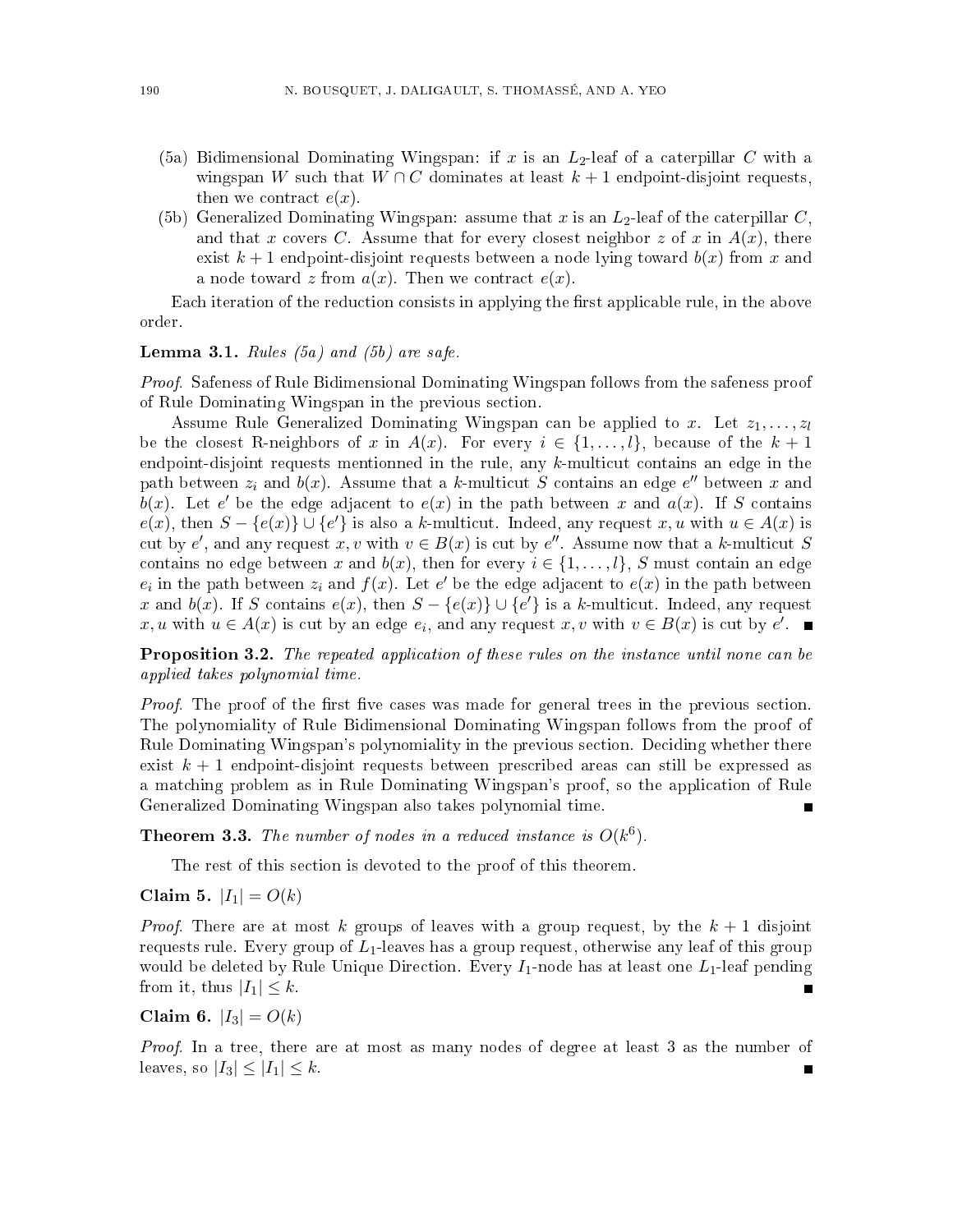Claim 7.  $|L_1| = O(k^2)$  and  $|L_2|$  $|Q_2| = O(k^2)$ 

*Proof.* Each leaf in  $L_1$  is a bad leaf by Rule Unique Direction, and each leaf in  $L_2'$  $2$  is bay by definition. As in Claim 1 there are at most  $2(k+1)(2k+1) - 1$  bad leaves in T. Thus  $|\overset{\,\,{}_\circ}{L}_{1}\cup L'_{2}\:\:$  $|2| = O(k^2)$ 

We now show that:

•  $|L_3| = O(k^4)$ •  $|L_2| = O(k^4)$ 

$$
\bullet \ \left| I_2 \right| = O(k^6)
$$

**Claim 8.** The number of requests from a node x to a group of leaves is at most  $k + 1$ .

Proof. Otherwise Rule Common Fa
tor would apply to these requests.

**Claim 9.** The number of requests from a node x to all the  $L_2$ -leaves in a given caterpillar C is at most  $2k + 2$  if  $x \in C$  and  $k + 1$  if  $x \notin C$ .

*Proof.* Otherwise there would be at least  $k+2$  requests sharing the same direction between x and leaves in this caterpillar, and Rule Common Factor would apply to these requests.  $\blacksquare$ 

**Claim 10.** There are at most  $(2k+1)(k+2)-1$  requests between two groups of leaves.

*Proof.* Let G be the bipartite graph which vertices are the leaves of the two groups Y and Z, and where a leaf in Y and a leaf in Z are adjacent if there is a request between them. The maximum degree in G is at most  $k + 1$  by Claim 8, thus if there are  $(2k + 1)(k + 2)$ requests between Y and Z, then by Lemma 2.4 there would be a matching of size  $k+2$  in G. Thus there would be  $k + 2$  endpoint disjoint requests between Y and Z, and Rule Common Factor would apply.

**Claim 11.** The number of requests between a group of leaves  $E$  and the nodes in a given caterpillar C is at most  $2(2k+1)(k+2)-2$ .

*Proof.* Assume by contradiction that there are at least  $2(2k+1)(k+2) - 1$  such requests. Let f be the node in which the leaves of E are rooted. If f belongs to C, then  $C - f$  has two connected components. Among these two components, we select the component  $C'$  in which there is the largest number of requests from  $E$ . If  $f$  does not belong to  $C$ , then we let  $C' = C$ . There are at least  $(2k+1)(k+2)$  requests between  $C'$  and  $E$ . Consider the undirected (bipartite) graph G which vertices are the leaves of E and the nodes of  $C'$ , and where there is an edge between a leaf from  $E$  and node from  $C$  if there is a request between them. This graph has maximum degree  $k+1$  by Rule Common Factor, thus by Lemma 2.4, G has a matching of size  $k+2$ . Thus there would be  $k+2$  endpoint disjoint requests, and Rule Common Factor would apply to them.

**Claim 12.** There are at most  $2k - 1$  caterpillars in T.

*Proof.* There are at most 2k nodes in  $I_1 \cup I_3$ . Let us call them separating nodes. Let r be one of these separating nodes. Let us consider  $r$  as the root of  $T$ . Each caterpillar is adjacent to exactly two separating nodes. Let us associate to each caterpillar of T its adjacent separating node further away from the root  $r$ . This mapping is a bijection, and no caterpillar is mapped on r, thus there are at most  $2k-1$  caterpillars.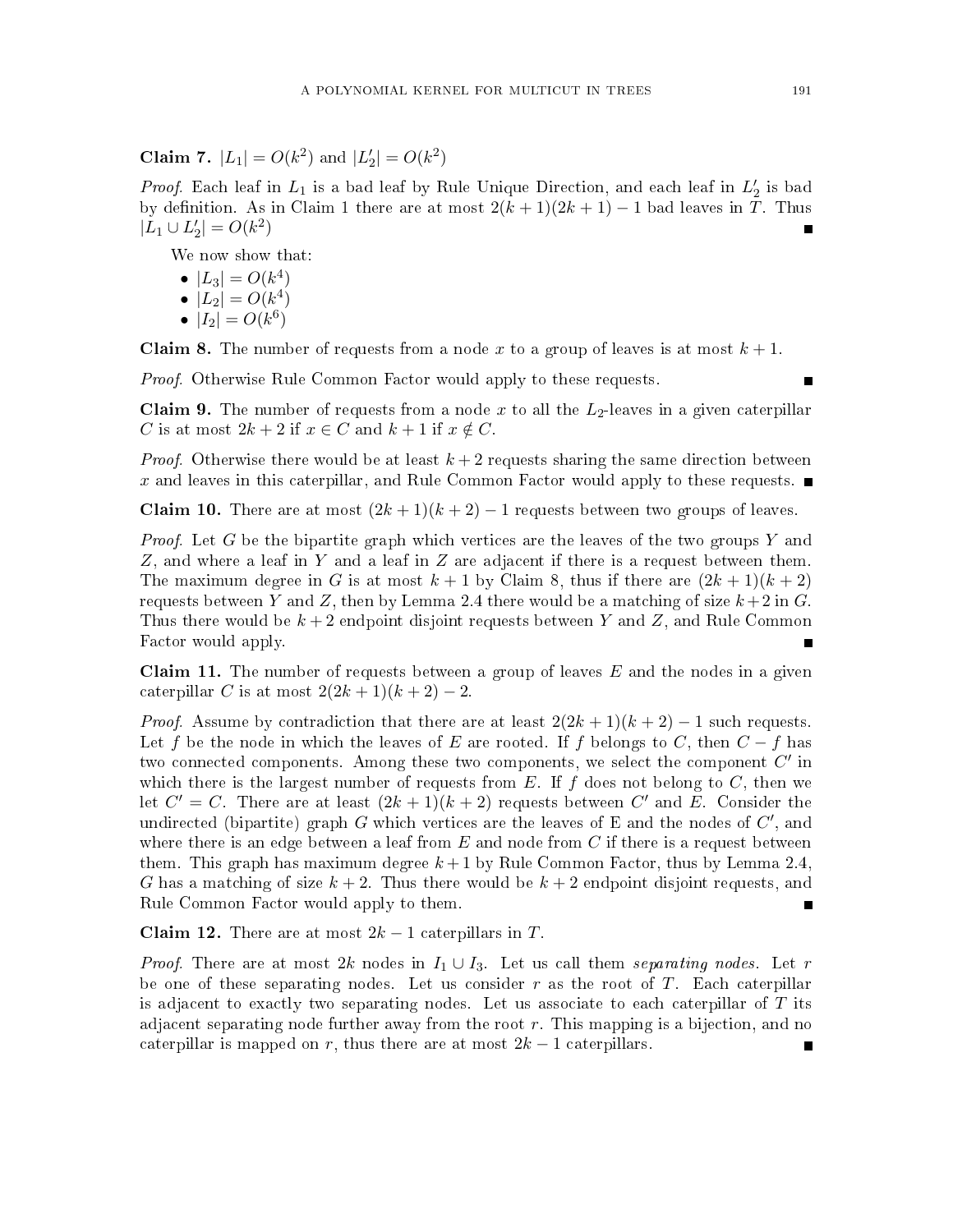# Claim 13.  $|L_3| = O(k^4)$

*Proof.* We have that  $|I_3| = O(k)$  by Claim 6. Let X be an  $L_3$ -group rooted in  $y \in I_3$ . Because of Rule Disjoint Requests, at most  $(2k+1)(k+1)-1$  leaves in X are endpoints of group requests (by Lemma 2.4 on the usual auxilliary request graph on  $X$ ). Each leaf of  $X$  must be the endpoint of at least one request, so let us count the maximal number of requests contributed by each type of nodes. By Claim 10, and as there are at most  $k$ groups of  $L_1$ -leaves and k groups of  $L_3$ -leaves, at most  $k((2k+1)(k+2)-1)$  leaves of X have a request toward an  $L_1$ -leaf or an  $L_3$ -leaf. There are at most  $2k-1$  caterpillars in T by Claim 12, and leaves in X have in total at most  $2(2k+1)(k+2) - 2$  R-neighbors in any caterpillar by Claim 11. Thus  $O(k^3)$  leaves in  $X$  are endpoints of a request toward a caterpillar node, and  $I_3$  nodes can contribute for at most  $O(k^2)$  requests, so  $|X| = O(k^3)$ . This gives  $|L_3| = O(k^4)$ .  $\blacksquare$ 

#### Claim 14.

 $|L_2| = O(k^4)$ 

*Proof.* Assume by contradiction that  $|L_2| \geq 3(2k-1)(k+1)(k+1)(4k+3)$ . Let C be a caterpillar of T containing the maximum number of  $L_2$ -leaves. By Claim 12, there are at most  $2k-1$  caterpillars in T, thus C contains at least  $3(k+1)(k+1)(4k+3)$  L<sub>2</sub>-leaves.

Assume first that  $C$  is not covered. We obtain a contradiction as in the caterpillar case. Consider x to be the  $L_2$ -leaf having a wingspan which intersection W with C has maximal size. Let C' be the subcaterpillar of backbone  $\tilde{W}$ . Then C' contains at least  $(k+1)(4k+3)$  L<sub>2</sub>-leaves, otherwise one would find  $k+1$  disjoint wingspans by taking W, then a  $\tilde{W_1}$  disjoint from  $\tilde{W}_2$ , then a  $\tilde{W_2}$  disjoint from  $\tilde{W}$  and  $\tilde{W_1},\ \ldots,\ \text{and finally a}\ \tilde{W_k}$ disjoint from  $\tilde{W}, \tilde{W_1}, \ldots, \tilde{W_{k-1}},$  as in Claim 3. Note that the caterpillars  $W, W_1, \ldots, W_k$ are disjoint, as their intersections  $\tilde{W}, \tilde{W_1}, \ldots, \tilde{W_k}$  with  $C$  are disjoint and non-empty. Thus there would be  $k+1$  disjoint requests, a contradiction. Since  $\tilde{W}$  is maximal, each  $L_2$ -leaf y in C' is the endpoint of a request  $r \subseteq C'$ . The existence of  $(k+1)(4k+3)$  such leaves means there are at least  $k+1$  endpoint-disjoint requests dominated by W, by Lemma 2.4 applied to the usual auxiliary request graph  $G$  on the  $L_2$ -leaves of  $C'$  (note that the maximum degree of G is at most  $2k + 2$ ). Which means Rule (5a) should apply, a contradiction.

Assume now that C is covered by some  $L_2$ -leaf x. If more than  $(k+1)(4k+3) L_2$ -leaves in C do not dominate C, then some wingspan of x dominates  $(k + 1)(4k + 3)$  requests, and thus dominates at least  $k + 1$  endpoint-disjoint requests, by the usual application of Lemma 2.4. So Rule Bidimensional Dominating Wingspan should apply, a contradiction. So at least  $3(k+1)(k+1)(4k+3) - (k+1)(4k+3) L_2$ -leaves in C cover C, let X be the set of these leaves. Let  $d_1, \ldots, d_j$  be the  $I_1$ -nodes in  $A(x)$ . Note that  $j \leq k$ .

For such an  $I_1$ -node  $d_i$  and a leaf  $x \in X$  having at least one quasi-R-neighbor lying toward  $d_i$ , let us denote by  $rn(x,i)$  the closest quasi-R-neighbor of x toward  $d_i$ . Let  $RN(i)$ be the set of all nodes  $rn(x,i)$  for leaves  $x \in X$  having at least one quasi-R-neighbor lying toward  $d_i$ . Note that the nodes of  $RN(i)$  lie on the segment  $[a(x), d_i]$ . Denote by  $x_1^i, \ldots, x_t^i$ the leaves in  $X$  having at least one quasi-R-neighbor lying toward  $d_i$ , ordered according to the distance between  $a(x)$  and  $rn(x, i)$ , from closest to furthest. If  $t \geq (k+1)(4k+3)$ , denote by  $X_i$  the set  $\{x_1^i, \ldots, x_{(k+1)(4k+3)}^i\}$ .

When less than  $(k+1)(4k+3)$   $L_2$ -leaves in  $X$  have a quasi-R-neighbor toward  $d_i$ , mark  $d_i$  as invalid, and proceed. Note that at least one  $d_i$  must be valid, as  $|X| > k(k+1)(4k+3)$ .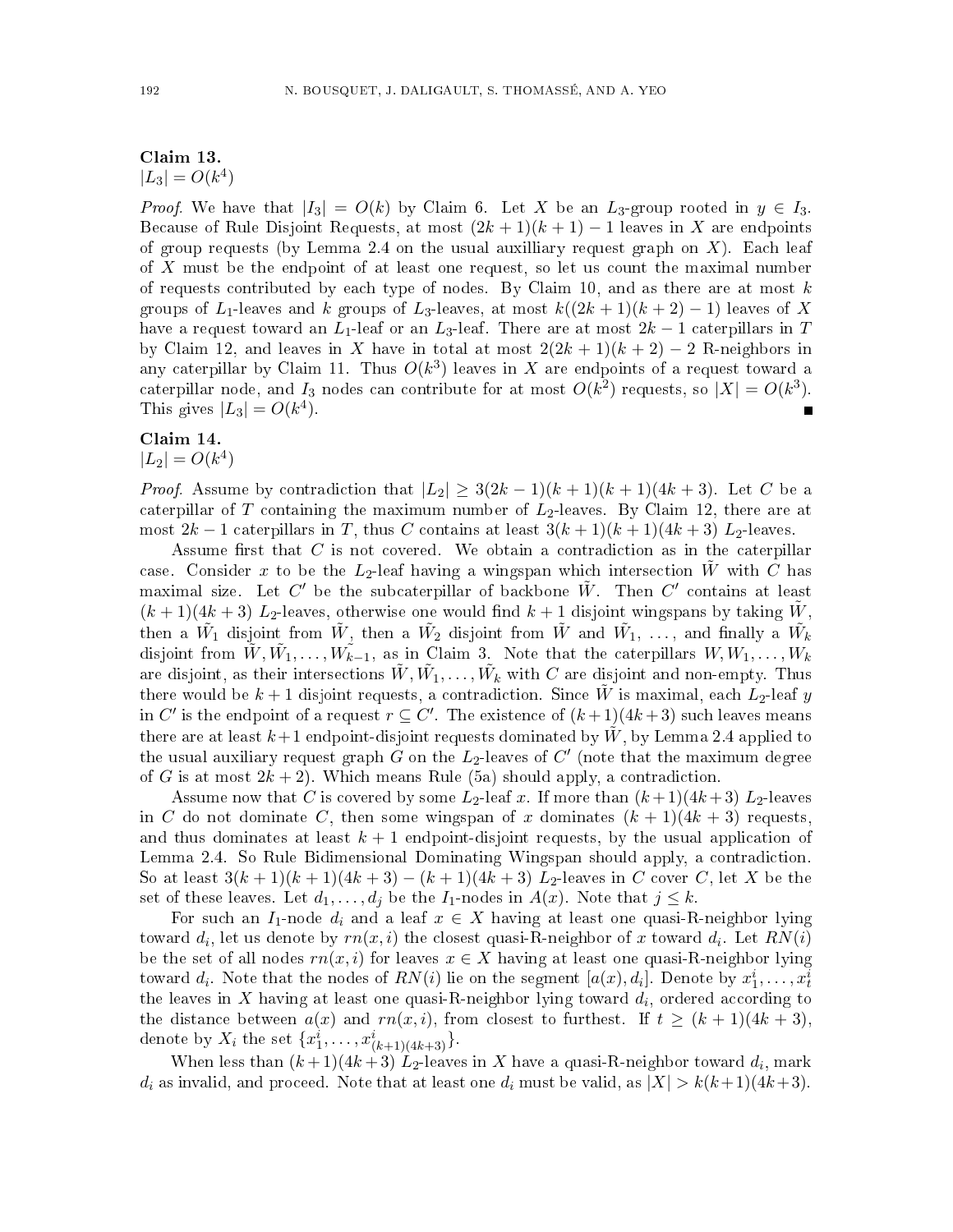Now we have a list of at most k sets (the sets  $X_i$  for  $d_i$  valid) of size  $(k+1)(4k+3)$ . The union X' of these is of size at most  $k(k+1)(4k+3) < |X|$ . Thus there exists an  $L_2$ -leaf z in  $X - X'$ . Consider the closest quasi-R-neighbor  $n_i$  of z toward a valid  $d_i$ . There are either  $(k+1)(4k+3) L_2$ -leaves of  $X_i$  between z and  $a(x)$  or  $(k+1)(4k+3) L_2$ -leaves of  $X_i$  between z and  $b(x)$ . Thus there are  $k+1$  endpoint-disjoint requests either between the subcaterpillars spanned by the segments  $]z,a(x)[$  and  $]a(x),n_{i}[$  or between the subcaterpillars spanned by the segments  $]b(x),z[$  and  $]a(x),n_i[$ , by Lemma 2.4 on the usual auxiliary request graph. In the former ase Rule Common Fa
tor applies, in the latter Rule Generalized Dominating Wingspan applies.

#### Claim 15.

 $|I_2| = O(k^6)$ 

*Proof.* There are  $O(k^4)$  internal nodes with leaves in T, by Claim 14. It remains to bound the cardinal of the set  $Z$  of inner nodes in  $I_2$ .

Let r be an  $I_1$ -node of T, we now consider r as the root of T. Let u be a node of Z. Let  $C(u)$  be the caterpillar containing u, denote by  $a(u)$  and  $b(u)$  its extremities, with  $b(u)$ an ancestor of  $a(u)$  with respect to r. Let  $A(u)$  be the connected component of  $T - \{u\}$ containing  $a(u)$ . If the node u has an R-neighbor in  $A(u)$ , select such node  $v(u)$ . Note that u is on the path bewteen  $v(u)$  and r. Thus, by Rule Inclusion,  $v(u) \neq v(u')$  whenever  $u \neq u'$ . Let G be the graph with vertex set Z, and with edge set  $\{(u,v(u))|u \in Z\}$ . This graph G is a disjoint union of paths. By Rule Disjoint Requests, paths in G have length at most  $k$ . Vertices u in G which have no R-neighbor in  $A(u)$  must be adjacent in T to some node not in Z, by Rule Unique Direction. There are  $O(k^4)$  nodes not in Z, each of which can have at most  $k$  R-neighbors in  $Z$ . Indeed, a vertex cannot have two different R-neighbors in the same direction, by Rule Inclusion. Thus there are  $O(k^5)$  vertices  $u$  without R-neighbor in  $A(u)$  in G, which gives that there are  $O(k^6)$  vertices in G, which finally means that there are  $O(k^6)$  inner nodes in T.  $\square$ 

This on
ludes the proof of the theorem.

### 4. Con
lusion

We have shown that the (unweighted) MULTICUT IN TREES problem admits a polynomial kernel. This kernelization algorithm, or just some particular sequence using some of the redu
tion rules presented above, an be used as a prepro
essing or in-pro
esssing step in a pra
ti
al algorithm.

This analysis might not be tight, so one can hope to improve this  $O(k^6)$  bound retaining the same set of reduction rules. New reduction rules might be needed to decrease this bound even further.

Our te
hnique does not seem to generalize to the weighted version of MULTICUT IN TREES. Thus deciding whether the Weighted MULTICUT IN TREES problem admits a polynomial kernel is still open.

It is not known whether the general Multicut in Graphs problem is FPT with respect to this parameter  $k$ , even for graphs of bounded treewidth. If it turned out to be true, then the question of the existen
e of a polynomial kernel for Multi
ut in Graphs would rise.

Among the most notorious open problems on polynomial kernelization stand Dire
ted Feedback Vertex Set and Clique Cover. Directed Feedback Vertex Set consists in deciding whether a graph admits  $k$  vertices which removal makes the graph acyclic. This problem

 $\blacksquare$